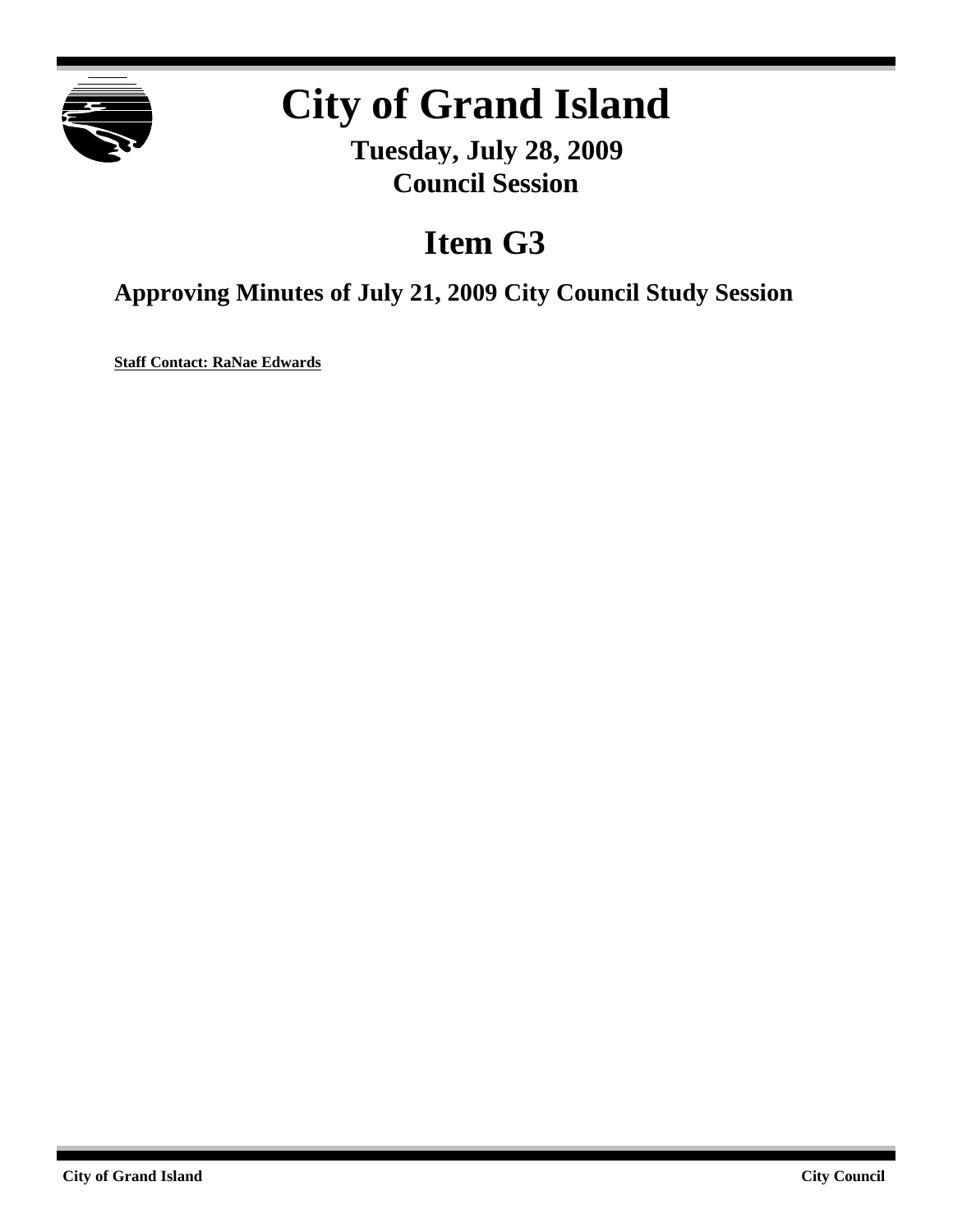### CITY OF GRAND ISLAND, NEBRASKA

## MINUTES OF CITY COUNCIL STUDY SESSION July 21, 2009

Pursuant to due call and notice thereof, a Study Session of the City Council of the City of Grand Island, Nebraska was conducted in the Community Meeting Room of City Hall, 100 East First Street, on July 21, 2009. Notice of the meeting was given in the *Grand Island Independent* on July 15, 2009.

Mayor Margaret Hornady called the meeting to order at 7:00 p.m. The following Councilmember's were present: Gericke, Nickerson, Zapata, Ramsey, Dugan, Haase, Gilbert, Niemann, and Meyer. The following City Officials were present: City Administrator Jeff Pederson, Deputy City Clerk Paul Briseno, City Attorney Dale Shotkoski, Public Works Director Steve Riehle, and Finance Director David Springer.

INVOCATION was given by Mayor Margaret Hornady followed by the PLEDGE OF ALLEGIANCE.

Presentation of Lincoln park Pool Study. Steve Paustian, Parks and Recreation Director reported on the deteriorating condition of the pool that necessitated the study.

Kevin Prior of Olsson Associates presented the Lincoln Park Pool Facility Evaluation and Recommendations. An analysis of existing facilities included filter system, recirculation system, chemical treatment, deck area, pool, slide, water features, bathhouse, and site improvements. Proposed improvement costs included:

| Filter System and Chemical Treatment | \$254,000   |
|--------------------------------------|-------------|
| Circulation System and Deck          | \$485,000   |
| Zero Depth Addition                  | \$153,000   |
| New Pool                             | \$1,399,000 |
| New Slide                            | \$263,000   |
| Remodel Bathhouse                    | \$213,000   |
| New Bathhouse                        | \$518,000   |
| Site Improvements (Lions Club Park)  | \$69,000    |

A number of options for renovation or replacement were outlined.

| Renovate Existing Bathhouse and Pool Basin | \$1,368,000 |
|--------------------------------------------|-------------|
| Renovate Existing Basin with New Bathhouse | \$1,698,000 |
| New Pool and Bathhouse                     | \$2,251,000 |
| <b>Wading Pool Integration</b>             | \$2,251,000 |
| Lions Club Park Relocation                 | \$2,320,000 |
|                                            |             |

Councilmember's Ramsey, Haase and Meyer questioned the need for a slide. Councilmember Gilbert asked if the Parks Department could successfully complete three capital projects in one year and what impact modifying the pool may have on staffing. She further asked of competition swimming and community partnerships. Steve Paustian stated the Parks Department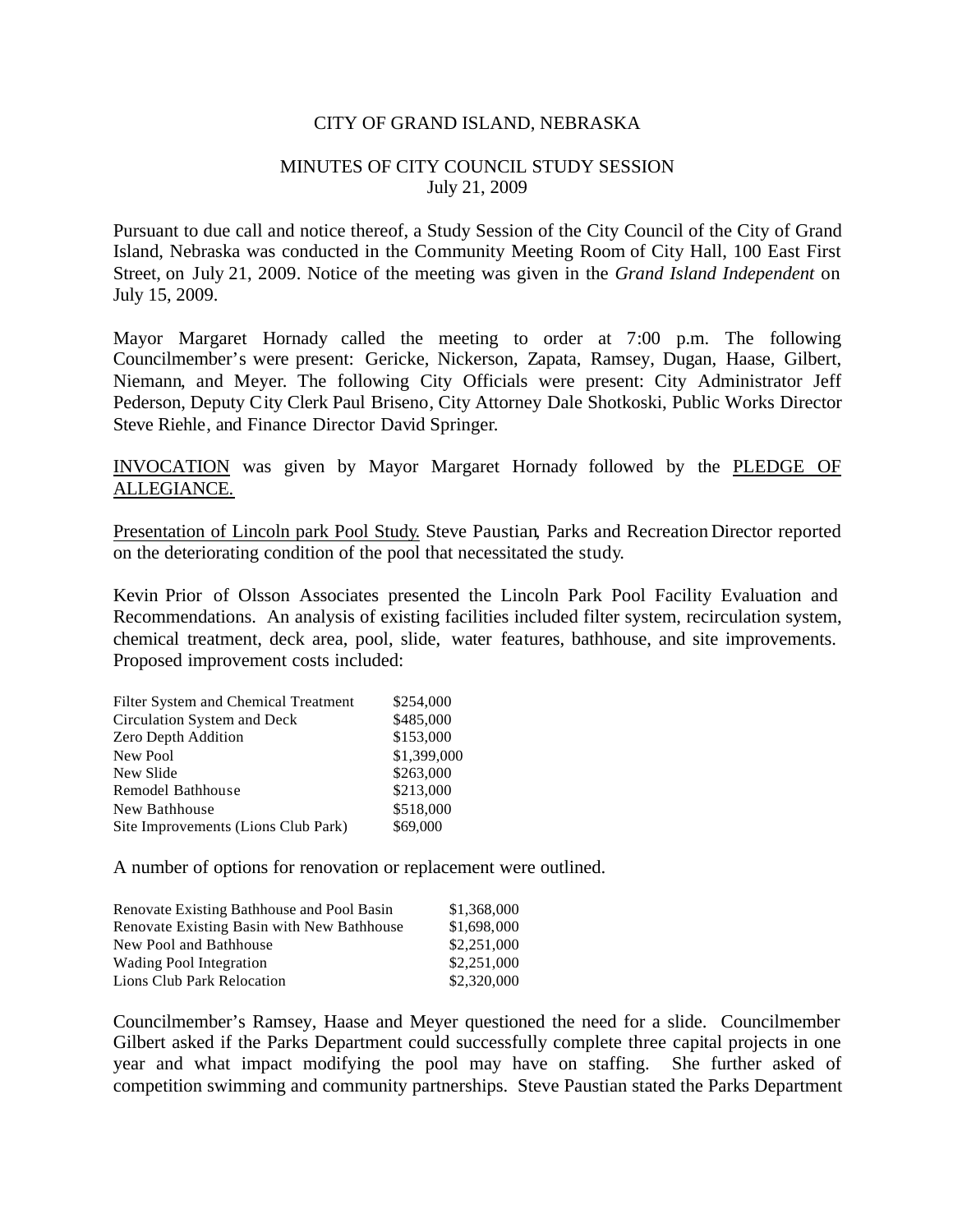can successfully complete all projects. Kevin Prior stated a neighborhood pool and competitive pool should be two separate facilities.

City Administrator Jeff Pederson noted that within the proposed city budget capital improvement plan there is no allocation for the Lincoln Park Pool renovation or relocation. Jeff noted that a bonding of a park facility would need to come from a referendum.

Councilmember Haase asked if a renovation or relocation would assist in the subsidy amount currently used to operate Lincoln Park Pool. Steve stated the actual subsidy should stay close the existing amount.

Councilmember's Dugan, Niemann, Nickerson, and Gericke also commented on the presentation.

Review of Final Draft Result Maps. Jeff Pederson, City Administrator presented previous work conducted by International City/County Managers Association Consultants Chris Fabian and Jon Johnson on the process of Achieving Fiscal health and Wellness. A Special Council Study Session was held June 1 and 2 to develop idea cards through a retreat exercise that gave guidance to the result and sub result Maps. The results and sub-results presented included:

Stewardship of the Environment

- Manages and mitigates factors that impact environmental quality and sustainability
- Encourages energy conservation and efficiency through education, incentives and the provision of alternative solutions
- Controls and abates threats to the environment caused by nature
- Promotes and regulates a clean, orderly and ecologically balanced community
- Provides for the renewal of the environment through recycling and reuse

# Safe Community

- Encourages a community that feels safe, accepting and connected
- Proactively prepares, promptly alerts and swiftly responds to emergencies
- Safeguards the physical and environmental health of the community
- Facilitates and enhances safe transportation and mobility options
- Protects its citizens, proactively prevents crime and enforces the law

#### Quality of Life

- Offers services that foster and sustain the personal health, safety, wellbeing of its citizens where they live, work and play
- Supports and encourages access to quality employment and educational opportunities to sustain the community
- Promotes and maintains an attractive place to live
- Provides opportunities and facilities for safe, inclusive and diverse recreational activities
- Promotes cultural enrichment and diversity, supports the arts, and encourages events and activities that stimulate the community
- Develops and maintains safe, reliable and efficient roadway, storm water and public transit infrastructure

# Strategic, Sustainable and Maintained Development

• Develops, expands and revitalizes a business community that recruits, retains and regenerates a skilled, quality workforce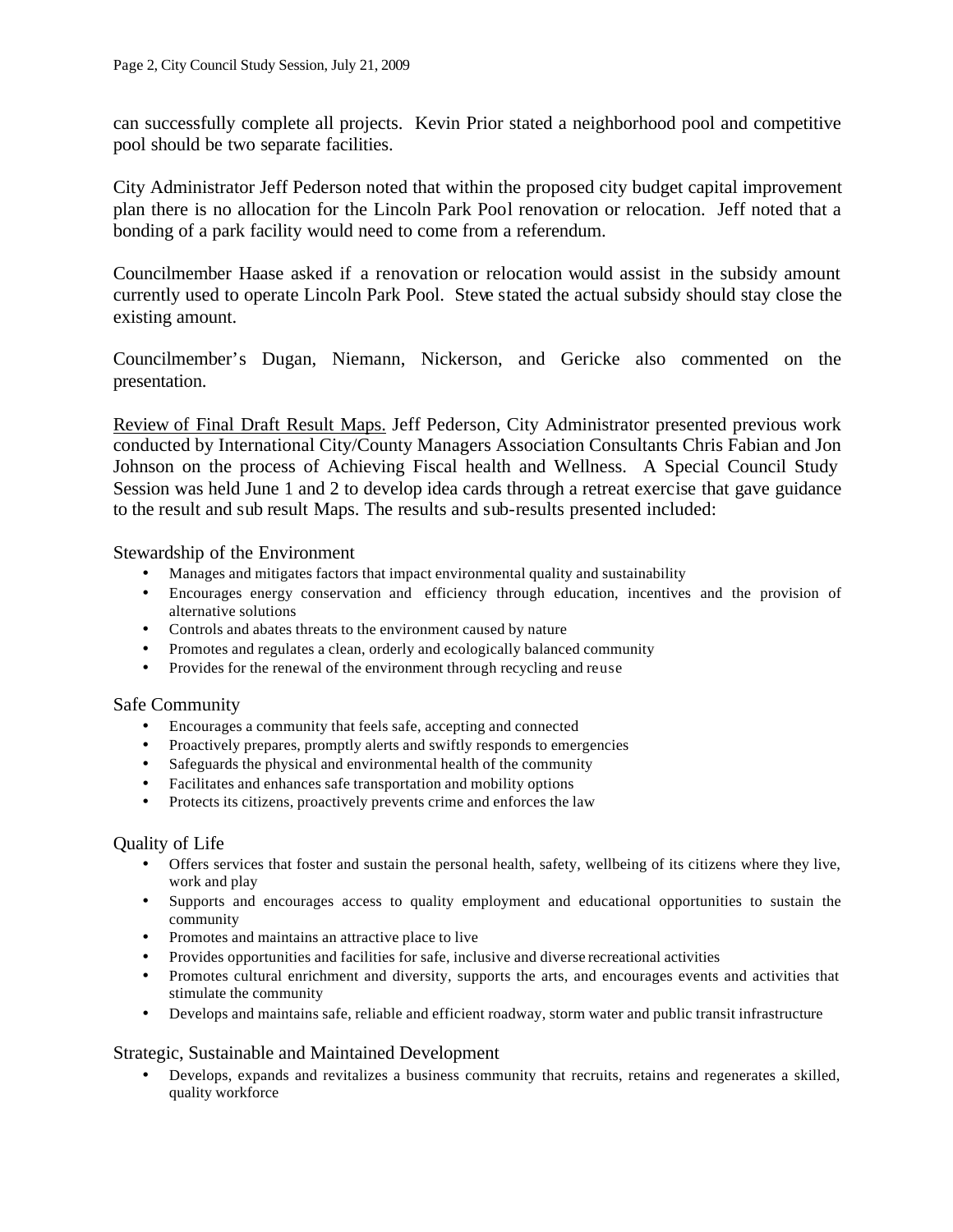- Encourages sustainable and affordable development supported by "first class" city services and infrastructure
- Promotes well-regulated, strategically planned and future-focused development
- Leverages regional and community partnerships
- Enhances its identity as a regional trade center and encourages tourism opportunities

#### Governance

- Provides stewardship and manages sustainability over financial, human and physical assets
- Enhances and facilitates accountability, efficiencies, best practices and trust
- Provides assurance of regulatory and policy compliance
- Responsive to the needs of internal and external stakeholders
- Supports decision making with timely and accurate short term and long-range analysis

#### Quality Management

- Fosters an environment that is open, accessible and trustworthy
- Provides for an effective, efficient and sustainable organization
- Focuses on results and priorities
- Develops community-oriented, forward-focused leaders
- Cultivates community and regional partnerships that support the City's mission

Councilmember's Dugan, Gericke, Gilbert, Meyer, Ramsey and Mayor Hornady commented on the proposed result and sub-result maps.

Mayor Hornady suggested changing the result Stewardship of the Environment sub-result to Mitigates and abates threats to the environment caused by nature. Councilmember Dugan suggested changing the result Safe Community sub-result to Participates in actions that Encourages a community that feels safe, accepting and connected. Councilmember Gilbert commented on a few grammatical errors within the Quality of Life result.

City Administrator Jeff Pederson gave an overview of the next steps following City Council approval of the result maps. These steps include valuating the results and ranking programs accordingly.

Councilmember's Dugan and Gilbert commented on the need for technology within one of the four main results if Governance and Quality Management are not scored by City Council.

Review of Interlocal Agreement Proposal by the Hall County Board. Jon Rosenlund, Emergency Management Director gave a brief budget summary of the department's four budget areas and proposal recommended by the Hall County Board. Jon stated that properly budgeting Emergency Management funds has allowed for increased grant eligibility, more predicable expenses and growth of special revenue fund balance for larger purchases.

Jon noted the current Interlocal allowed for equal responsibility and expenses of Emergency Management, Communications and Local Emergency Planning Committee. The County Board proposed a cost share of 70% (City) 30% (County). The County Board recommended cost share was calculated by Communications statistics from the Emergency Management Department and included a time factor for response.